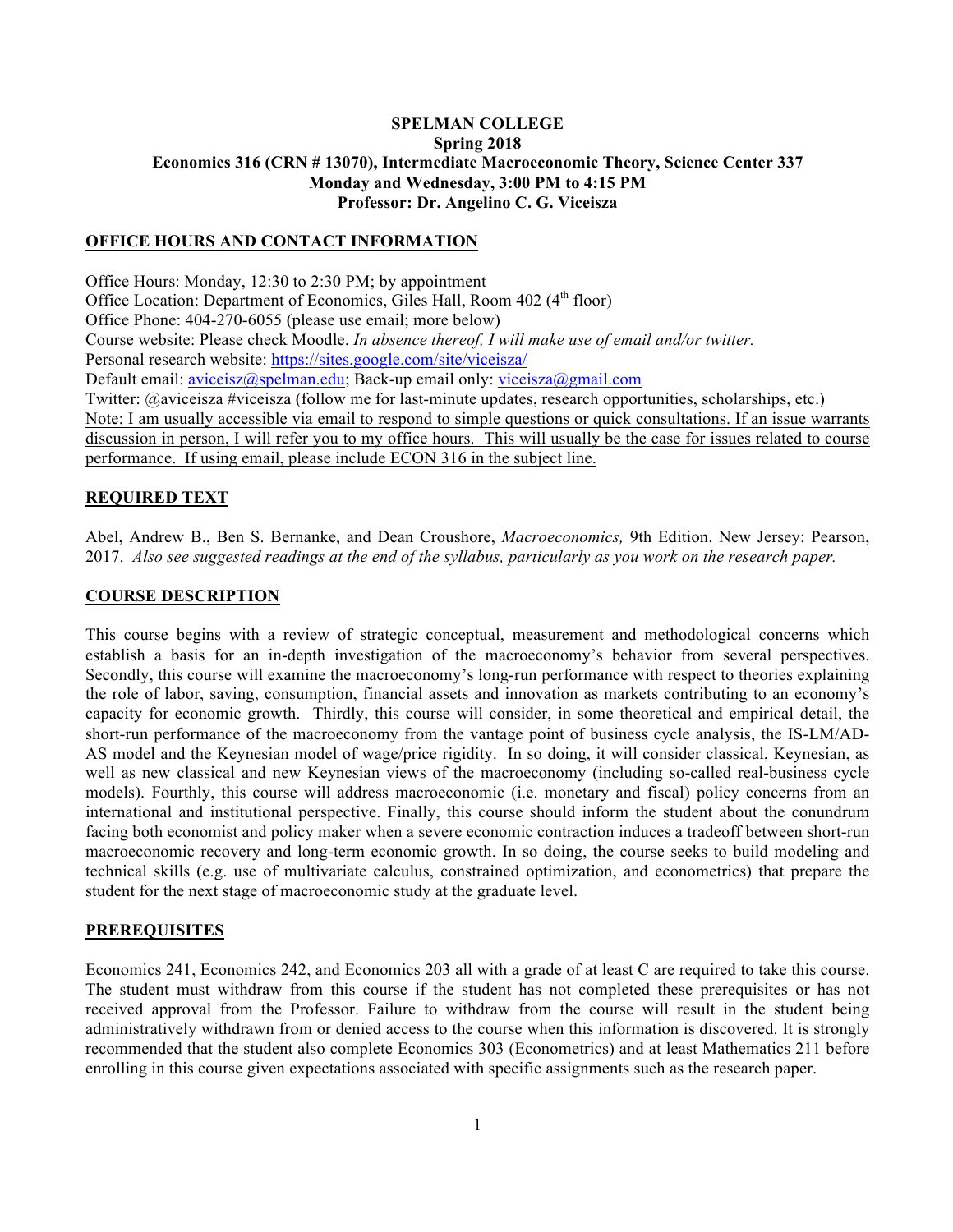### **BEHAVIORAL OBJECTIVES**

Upon completion of this course, the student should be able to:

- 1. Distinguish between micro and macroeconomics and explain how they are related.
- 2. Identify, define, and calculate main macroeconomic variables; e.g. GDP, unemployment, inflation.
- 3. Explain the basic tenets of classical, Keynesian, new classical, and new Keynesian economics.
- 4. Derive the production function, the classical labor demand curve, and the classical labor supply curve.
- 5. Graph/explain/show partial equilibria in labor, goods, and asset markets as well as general equilibrium.
- 6. Define unemployment, calculate related variables, and explain Okun's Law.
- 7. Explain and derive key macroeconomic models such as the Solow growth model, the IS-LM model, AD-AS model, and real-business cycle models.
- 8. Explain, recognize, and/or derive the Phillips curve and the so-called Lucas critique.
- 9. Use these models to conduct macroeconomic analysis; e.g. assessing the role of fiscal/monetary policy.
- 10. Explain the endogenous growth hypothesis and its macroeconomic policy implications.
- 11. Explain the logic of growth accounting and its use to explain growth rate behavior.
- 12. Graphically as well as mathematically derive/prove some of the above concepts using tools from (multivariate) calculus.
- 13. Understand the differences between cross-sectional, time series, and panel data and their relevance for empirical macroeconomic analysis such as cross-country growth regressions.
- 14. Understand the difference as well as relationship between theoretical and empirical models and their purpose for informing (macro)economic policy.

### **JUSTIFICATION FOR FOUR CREDITS**

This is a four-credit, three-contact-hour course. To justify the additional credit, the student will be required to do the following outside of class:

- 1. *Very important:* Read book chapters, watch videos, consume material *prior to class* (see course outline).
- 2. Complete take-home quizzes (typically, retroactive based on material discussed in class).
- 3. Complete a research paper.

# **COURSE GRADING**

The course grade will be determined as follows:

| Two $(2)$ exams                  | $30\%$ (15% each)                                    |
|----------------------------------|------------------------------------------------------|
| One (1) comprehensive final exam | 30%                                                  |
| Quizzes                          | $15\%$ (six out of eight: 2.5% each)                 |
| Research paper                   | 15%                                                  |
| Attendance and participation     | $10\%$ (7.5% for attendance; 2.5% for participation) |

The following grading scale will be employed:

| Percentage Earned | Grade Earned | Percentage Earned | Grade Earned |
|-------------------|--------------|-------------------|--------------|
| $93 - 100$        |              | $70 - 74$         |              |
| $90 - 92$         | A-           | $65 - 69$         | $C$ -        |
| $87 - 89$         | $B+$         | $62 - 64$         | $D+$         |
| $83 - 86$         |              | $58 - 61$         |              |
| $79 - 82$         | B-           | below 57          | E            |
| $75 - 78$         | $C+$         |                   |              |

### **Note: (1) The above scale should be regarded as approximate as the instructor reserves the right to make adjustments in awarding final grades. (2) I typically grade exams with a "bump".**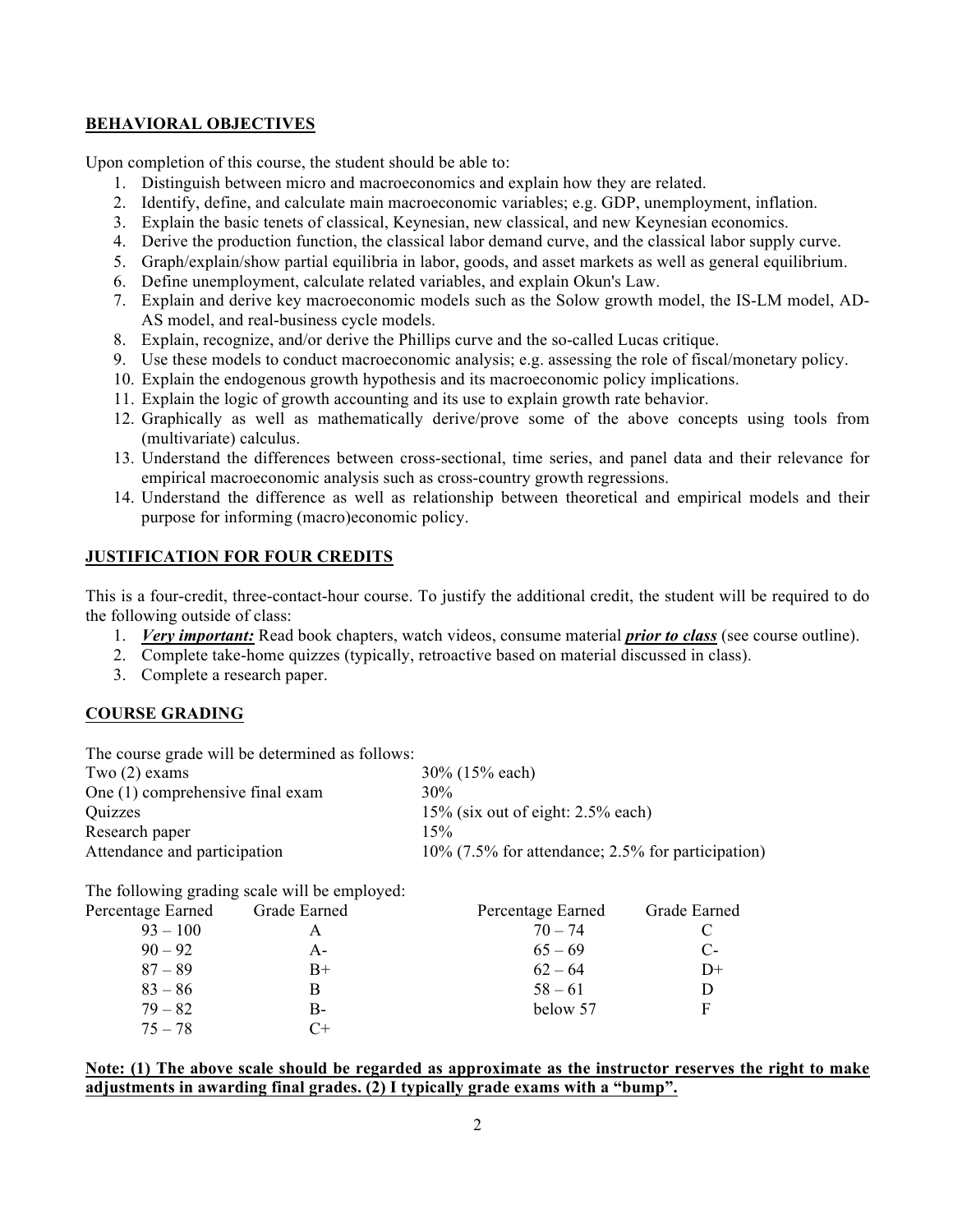## **QUIZZES**

Quizzes will open at 4:00 PM of a given day and close at 11:59 PM of the day after. So, a student will have 32 hours to complete a quiz. The dates listed in the course outline are **due dates**. Quizzes will be completed on/submitted via Moodle and close at midnight. This means that the student's submission should be complete by 11:59 PM of **the stated due date**. **The student should plan accordingly since late submissions will receive a zero (0).** Please avoid losing points in an unnecessary manner by starting the quiz on time.

### **RESEARCH PAPER**

The research paper (RP) should be based on a carefully developed research question that, if properly executed, in the medium run can lead to an independent study or senior thesis, and in the long run, a peer-reviewed journal article. *See rubric and notes at the end of the syllabus as well as the documents in the Moodle folder called "RP Guidelines" for additional expectations by stage and overall.* The final stage of the RP should comprise the following components (excluding appendices such as references, tables, and figures/graphs):

- 1) A title page with author name(s) [in alphabetical order] followed by an abstract with keywords.
- 2) An introduction covering (2 pages):
	- a. The main research question and why we should care about it
	- b. A review of the literature and the contribution of your particular research question
	- c. The organization of the proposal
- 3) A theoretical model covering (2 pages):
	- a. The model setup and derivations
	- b. The testable hypotheses derived from this model
		- i. Note that in economics, a "model" typically means a conceptual framework that can be used to explain or predict what we observe in the real world. It is usually some text and quite a bit of math/algebra (possibly supported by graphs). We will see examples as we progress through the course, but to get a sense of economic models early on you should take a look at articles published in reputable economics journals as well as the course textbook and notes (see end of syllabus for some citations).
		- ii. An example of an economic model you are familiar with is that of utility maximization. For example, let apples be  $x_1$  and oranges be  $x_2$ , and the price of apples and oranges be  $p_1$  and  $p_2$  respectively. A consumer's utility over apples and oranges can be expressed as  $U(x_1, x_2)$ . The typical utility maximization model says that this consumer will:

 $max_{\{x_1, x_2\}} U(x_1, x_2)$  s.t.  $p_1x_1 + p_2x_2 = m$ 

where the latter represents a budget constraint and  $m$  is her/his/... money budget, e.g. from wages. This theoretical model aka to you as "utility maximization" leads to predictions about the optimal amount of apples  $x_1^*(p_1, p_2, m)$  and oranges  $x_2^*(p_1, p_2, m)$ this consumer will "choose" in order to maximize utility given a set of prices and money budget. This is a "testable prediction" (aka hypothesis) from a theoretical model that can be tested using real-world data (aka an empirical model). *See next item.*

- 4) An empirical section covering (5 pages):
	- a. An empirical (i.e. regression) model that is informed by the aforementioned theoretical model.
	- b. A discussion of the data and sources used to construct variables for this empirical model as well as the definitions of the key variables in the empirical model.
	- c. A clear discussion of the results, i.e. interpretation of regression coefficients in light of the theoretical model/hypotheses, how these relate to prior literature, etc.

### *d. Regression-output tables should be in an appendix and NOT in this section/the main text.*

- 5) A conclusion covering (1 page):
	- a. The main conclusions and policy implications resulting from the research.
	- b. Next steps for this and other research moving forward.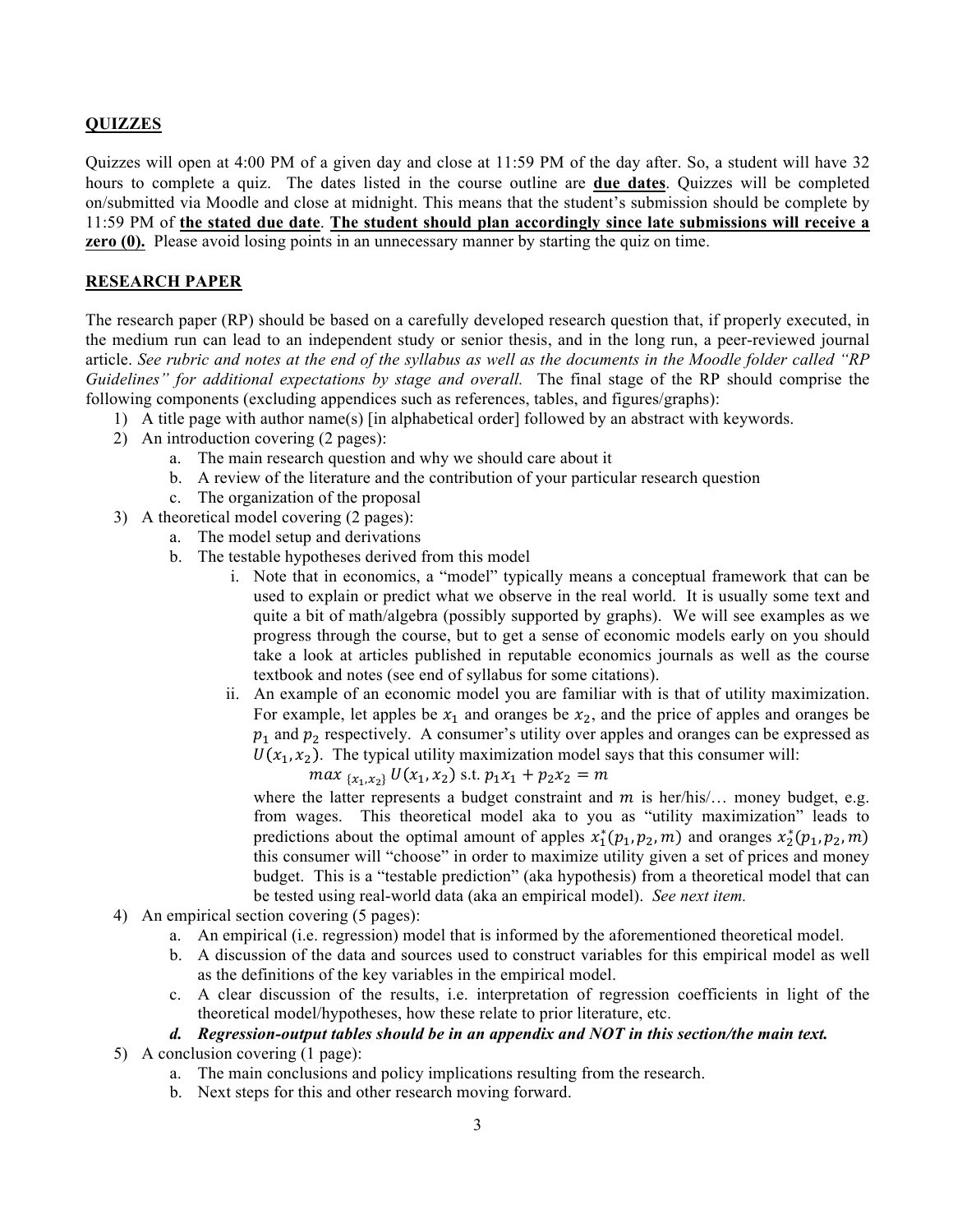Notes:

- 1. The RP will pass two stages of review (Stage 1 and 2) prior to being submitted for final grading/Stage 3 (see course outline for due dates). **Stages 1, 2, 3 count for 1%, 4%, 10% of your grade respectively.**
- 2. You are allowed to work in groups of up to three people. If you choose to work in a group, please note:
	- a. You are responsible for choosing your group members and communicating those to me by Stage 1 of the RP. *All group member names should be listed in all submissions in alphabetical order.*
	- b. It is your responsibility to ensure that your group functions properly. I.e. it is up to you to divide the work and ensure that (1) there is no freeriding and (2) submissions occur ON TIME.
	- c. You should designate one of your group members to be the "Communications liaison". This person will be responsible for submitting the group's work on Moodle. If this person does NOT submit ON TIME, the whole group will suffer (see below).
	- d. All group members will receive the exact same grade regardless of the circumstances.
	- *e. All group members must be present during office hours for any consultation meetings.*
	- f. All group members must be copied when contacting me via email regarding any RP issues.
- 3. The RP must be on a macroeconomic topic, please read chapter 1 of the text carefully to assess what constitutes macroeconomic subject matter. A microeconomic topic about the determinants in crime in major U.S. cities is certainly research worthy; however, it is not a macroeconomic topic. The impact of national rates of incarceration on the aggregate unemployment rate is a macroeconomic topic. Please discuss with me further during office hours. I reserve the right to reject a research question after Stage 1.

# **FORMATTING**

All written documentation (in particular, the different stages of the research paper) should be in Times New Roman 11 point font with 1.5 spacing and 1 inch margins all around. **ANY FILES THAT ARE UPLOADED TO MOODLE SHOULD BE LESS THAN 2 MB.** 

# **MAKE-UP POLICIES AND EXTRA CREDIT**

- 1. **REGULAR EXAMS:** There are absolutely **NO** make-up exams, whether the absence is excused or not. In case an absence is excused by the Office of the Dean within a week of the missed exam date, I reserve the right to prorate the weight of the missed exam over the remaining exams.
- 2. **FINAL EXAM:** The final exam absolutely **CANNOT** be made up. If a student misses the final exam, the student will receive a zero (0) for the exam. An exception **may** be made if a student seeks approval from me **PRIOR** to the exam by providing a valid documented excuse approved by the Office of the Dean. Even in this case, I still reserve the right to deny the student's request.
- 3. **QUIZZES:** There are absolutely **NO** make-up quizzes, whether the absence is excused or not. I will drop the two (2) lowest quiz grades when determining the student's overall grade. For example, if a student misses two quizzes, the student will receive a zero (0) but those will be dropped.
- 4. **RP:** These components absolutely **CANNOT** be made up, whether excused or not. If a student or group misses them, the student/members will receive a zero (0).
- 5. **TARDINESS:** Late submissions will **NOT** be accepted. They will receive a zero (0).
- 6. **EXTRA CREDIT:** It is my experience that most students fail to submit all possible assignments. As such, it does not make economic sense to give opportunities for extra credit since students are not making use of the opportunities already afforded to them. So, I will **NOT** give extra credit, regardless of the student's circumstances.

# **THERE ARE NO EXCEPTIONS TO ANY OF THESE RULES.**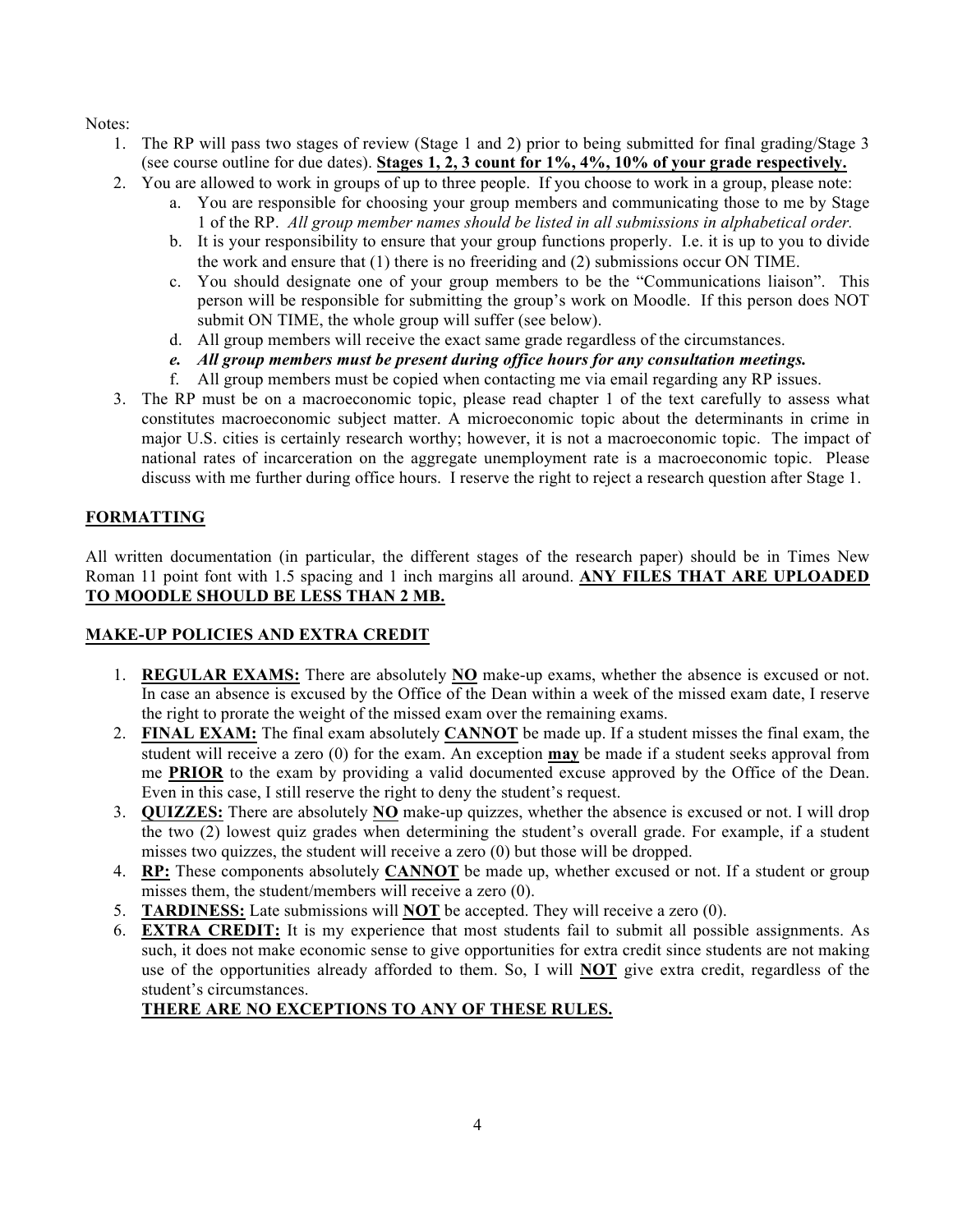# **ATTENDANCE AND PARTICIPATION POLICY**

Class attendance and participation are mandatory, as these are integral parts of the class. *As such, 10% of your class grade comes from these components.* Please note the following:

- 1. Attendance is taken at the beginning of each class.
- 2. For students who have the habit of arriving after the class begins, I reserve the right to count these as absences. The student is considered late if the student is not present when class begins. I typically count tardiness as an absence if the student arrives after I finished taking attendance. In case of excessive lateness (ten minutes after class begins), I reserve the right to bar a student from entering the classroom.
- 3. If a student misses zero (0, no) classes, the student receives 100 for the attendance portion of the grade. If a student misses one (1) unexcused class, the student receives 95 for attendance. If a student misses two (2) unexcused classes, the student receives 90 for attendance. Any student with three (3) or more unexcused absences will receive a zero (0) for attendance. *This means that this student loses 7.5% of the course grade.*
- **4. Any student with five (5) or more absences (***excused or unexcused***) will be administratively withdrawn from the course. I will email the student a notification and proceed by processing such withdrawal through the Offices of the Dean of Undergraduate Studies and the Registrar.**
- 5. Class participation will be judged based on thoughtful questions and discussions **and** lack of disruptive behavior during class (see General Code of Conduct section of this syllabus). In particular, if a student uses a cell phone during class (without my permission), the student will receive a zero (0) for the participation portion of the grade. *This means that this student loses 2.5% of the course grade.* **THERE ARE NO EXCEPTIONS TO ANY OF THESE RULES.**

# **EXAMS: ACCESS, CALCULATOR, AND TECHNOLOGY POLICY**

Exams in this course are not permitted to enter "the public domain". Although there is no obligation to allow the student to review exams after they have been reviewed in class and collected, if a student wishes to review an exam, I will typically accommodate the student during office hours.

The following exam-taking policy shall apply:

- 1. All students must "completely turn off" their cell phone(s) prior to an exam, place it in their bag, and place their bag (and any other personal belongings) at the periphery of the room.
- 2. The following are the ONLY items that may be permitted next to the student while taking an exam:
	- a. The exam paper (given by the professor). **NO SCRATCH PAPER.**
	- b. 1-2 number two pencils and possibly, a pen.
	- c. An eraser and/or white-out.
	- d. Either a SIMPLE or SCIENTIFIC calculator.
		- i. GRAPHING or FINANCIAL calculators are NOT allowed.
		- ii. You are NOT allowed to share calculators with another student.
		- iii. You are of course NOT allowed to use a cellular phone as a calculator (as it will be in your bag, as stated above).
	- e. No food, drink, or anything else is allowed while taking an exam.
- 3. Students should space themselves properly (1-2 seats apart) and NOT communicate in any way. If they do or if I have the feeling that they are, it will be considered cheating.

Failure to comply with any of these policies will be considered cheating as defined by the Spelman College Bulletin. *See next item.*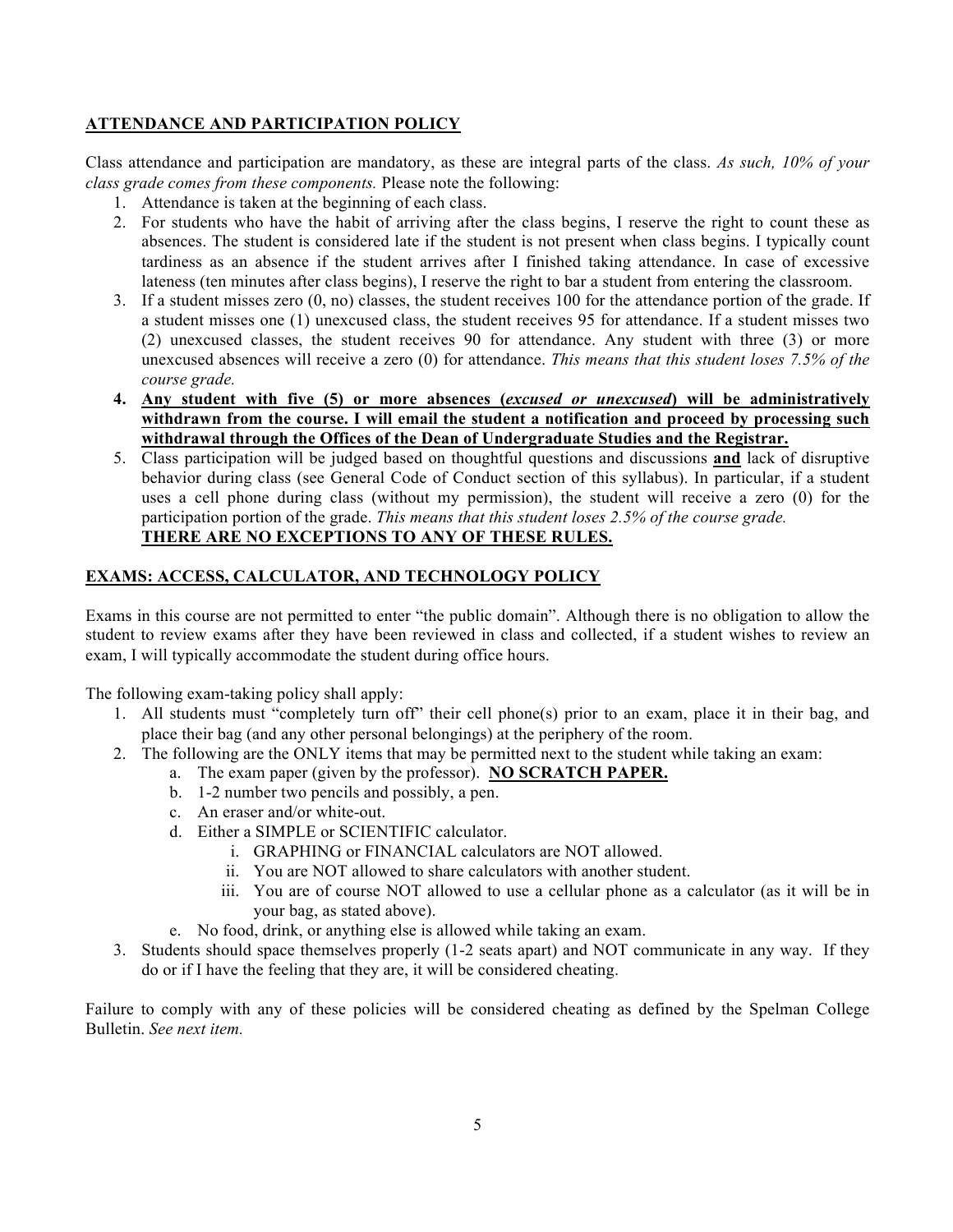### **ACADEMIC INTEGRITY**

The following is Spelman College's **Academic Integrity Policy**:

"At the heart of Spelman College's mission is academic excellence, along with the development of intellectual, ethical and leadership qualities. These goals can only flourish in an institutional environment where every member of the College affirms honesty, trust, and mutual respect. All members of the academic community of Spelman College are expected to understand and follow the basic standards of honesty and integrity, upholding a commitment to high ethical standards. Students are expected to read and abide by the Spelman College Code of Conduct (see the Spelman College Student Handbook) and are expected to behave as mature and responsible members of the Spelman College academic community. Students are expected to follow ethical standards in their personal conduct and in their behavior towards other members of the community. They are expected to observe basic honesty in their work, words, ideas, and actions. Failure to do so is a violation of the Spelman College Academic Integrity Policy."

*Violators will be subject to the sanctions outlined in the Spelman College Bulletin, which range from failing the course to expulsion.*

### **GENERAL CODE OF CONDUCT (INCLUDING TECHNOLOGY AND CELL PHONE USE POLICY)**

It is understood that any student participating in this course will show conduct in a manner that is constructive and non-disruptive to the learning environment. This is out of mutual respect for the professor as well as fellow students.

With this in mind, use of any form of technology—including computers and cell phones—is only allowed if it is absolutely necessary for the student's learning within the course. If so, the student should see me by the end of the first day of class to discuss and potentially obtain permission to use such a technology. Even if granted, I still reserve the right to revoke this privilege if I notice that such technology is being used for purposes other than learning related to the course.

**In the absence of such permission, use of technologies is strictly prohibited unless the professor explicitly requests the students to use such technologies. The student should turn off cell phones, laptops, tablets, or any other noise-making devices while in class as these can generally be considered disruptive. Any such disturbances will result in automatic eviction from class. NO EXCEPTIONS!!!**

### **DISABILITY STATEMENT**

The following is Spelman College's **Disability Statement**:

"Spelman College is committed to ensuring the full participation of all students in its programs. If you have a documented disability (or think you may have a disability) and, as a result, need a reasonable accommodation to participate in class, complete course requirements, or benefit from the College's programs or services, you should contact the Office of Disability Services (ODS) as soon as possible. To receive any academic accommodation, you must be appropriately registered with ODS. The ODS works with students confidentially and does not disclose any disability-related information without their permission. ODS serves as a clearinghouse on disability issues and works in partnership with faculty and all other student service offices. For further information about services for students with disabilities, please contact the ODS at 404-270-5289 (voice), located in MacVicar Hall, Room 106<sup>"</sup>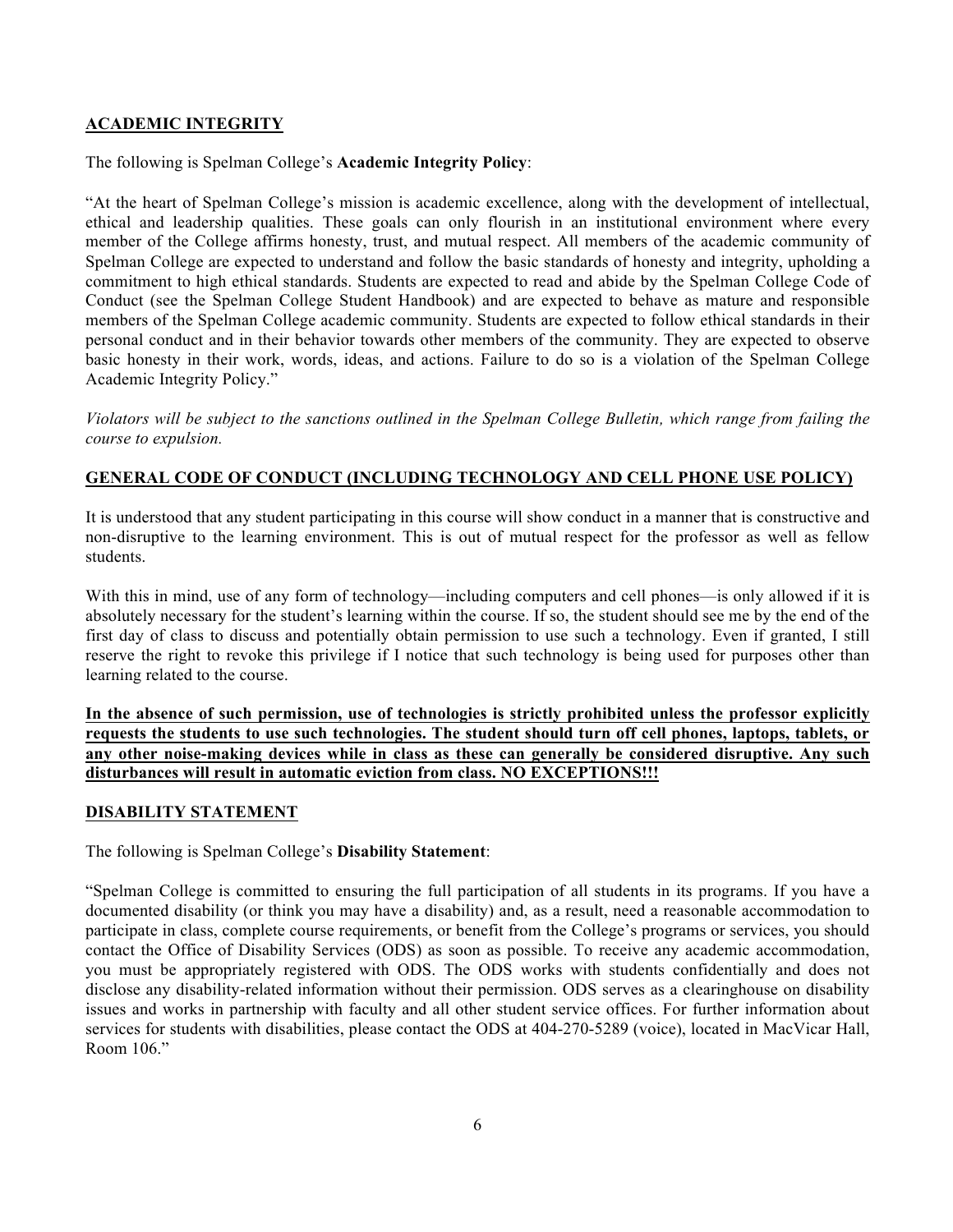### **STUDENT SUCCESS PROGRAM**

The Spelman College Student Success Program (SSP; see https://www.spelman.edu/academics/ssp) is located in the Milligan Building, 2nd floor. The Program provides peer tutors for various subject areas, including economics. The schedule of times when peer tutors will be available can be acquired from SSP. This is a valuable resource for student learning and students are urged to avail themselves of their services. Peer tutors have previously been very successful students in the course.

### **GENERAL REMARKS**

- 1. Students are expected to plan their air travel at the end of the semester so that it does not conflict with the final exam. The same applies to other types of travel throughout the semester.
- 2. Students should select a "buddy" in the course from whom they can obtain materials in case they miss class. It is the student's responsibility to obtain such material and stay up to speed.
- 3. The syllabus provides a general plan for the course; deviations may be necessary.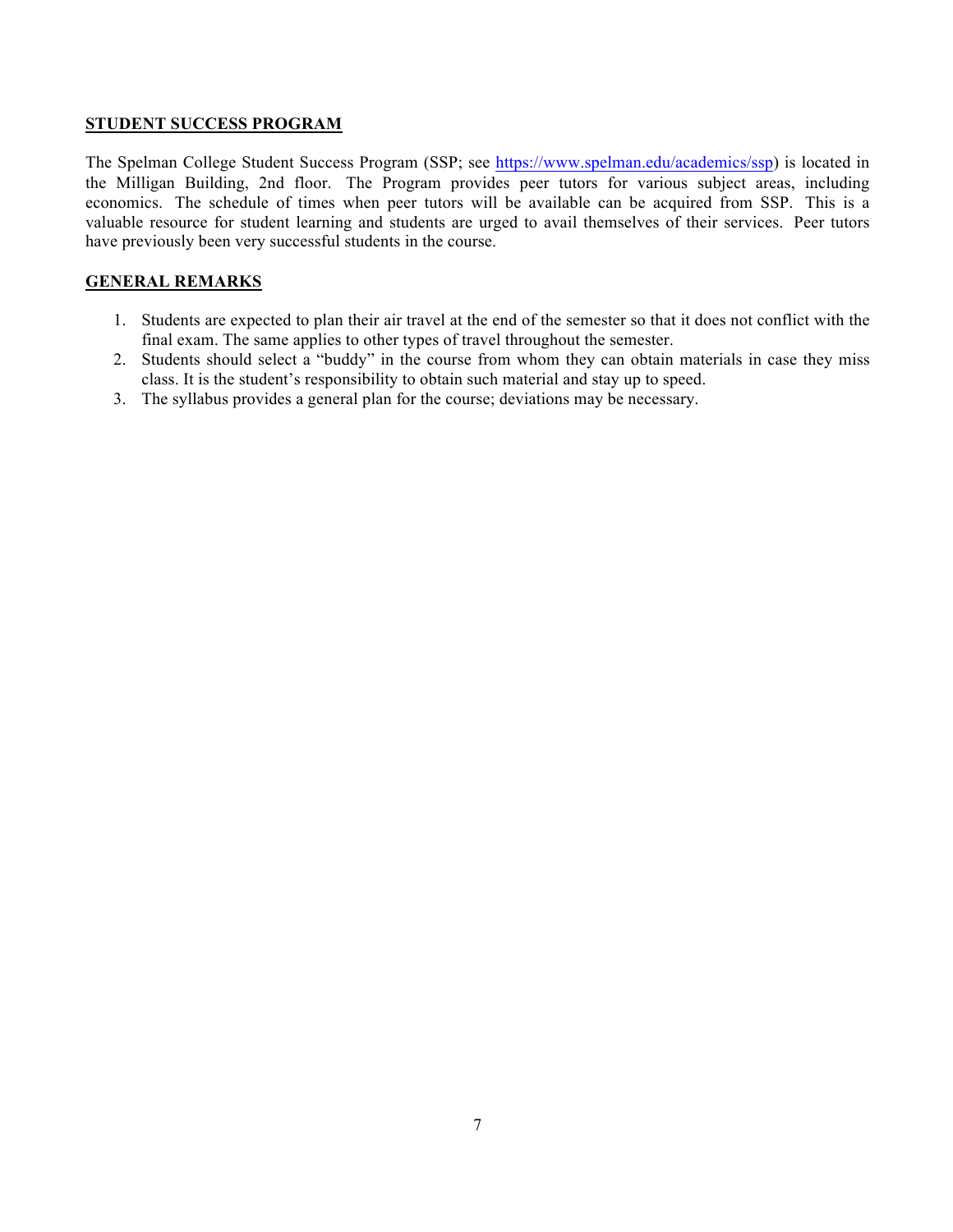# **COURSE OUTLINE**

| <b>Date</b>                                                       | <b>Topic</b>                             | <b>Quizzes or Notes</b>              | <b>Stage of RP</b>                   |  |  |
|-------------------------------------------------------------------|------------------------------------------|--------------------------------------|--------------------------------------|--|--|
| 1/17                                                              | Syllabus and introduction                |                                      |                                      |  |  |
| 1/22                                                              | Chapter 1, technical basics              | Quiz 1 assigned and due 1/23         |                                      |  |  |
| 1/24                                                              | Chapter 1, technical basics              |                                      |                                      |  |  |
| 1/29                                                              | Chapter 1, technical basics              |                                      |                                      |  |  |
| 1/31                                                              | Chapter 2                                |                                      | $1st$ draft of RP due 2/4            |  |  |
| 2/5                                                               | Chapter 3                                |                                      |                                      |  |  |
| 2/7                                                               | Chapter 3                                | Quiz 2 assigned and due 2/8          |                                      |  |  |
| 2/12                                                              | Chapter 3                                |                                      |                                      |  |  |
| 2/14                                                              | Chapter 4                                |                                      |                                      |  |  |
| 2/19                                                              | Chapter 4                                | Quiz 3 assigned and due 2/20         |                                      |  |  |
|                                                                   |                                          | 2/21: NO CLASS (work on RP)          |                                      |  |  |
| 2/26                                                              | Chapter 5                                |                                      |                                      |  |  |
|                                                                   |                                          | 2/28: NO CLASS (work on RP)          |                                      |  |  |
|                                                                   |                                          | 3/1 Last day to withdraw with a "W"  |                                      |  |  |
| 3/5                                                               | Chapter 5                                | Quiz 4 assigned and due 3/6          |                                      |  |  |
|                                                                   |                                          | 3/7: Exam 1 (all material up to now) |                                      |  |  |
|                                                                   | 3/12, 3/14: NO CLASS due to Spring Break |                                      | 2 <sup>nd</sup> draft of RP due 3/18 |  |  |
| 3/19                                                              | Chapter 6                                |                                      |                                      |  |  |
|                                                                   |                                          | 3/19: Midterm grades submitted       |                                      |  |  |
| 3/21                                                              | Chapter 6                                |                                      |                                      |  |  |
| 3/26                                                              | Chapter 7                                |                                      |                                      |  |  |
| 3/28                                                              | Chapter 7                                | Quiz 5 assigned and due 3/29         |                                      |  |  |
| 4/2                                                               | Chapter 8                                |                                      |                                      |  |  |
| 4/4                                                               | Chapter 9                                |                                      |                                      |  |  |
| 4/9                                                               | Chapter 9                                | Quiz 6 assigned and due $4/10$       |                                      |  |  |
| 4/11                                                              | Chapter 10                               |                                      |                                      |  |  |
| 4/16                                                              | Chapter 10                               |                                      |                                      |  |  |
| 4/18: Exam 2 (all material between Exams 1 and 2)                 |                                          |                                      |                                      |  |  |
|                                                                   |                                          |                                      |                                      |  |  |
| 4/23                                                              | Chapter 11                               | Quiz 7 assigned and due 4/24         |                                      |  |  |
| 4/25                                                              | Chapter 11                               |                                      |                                      |  |  |
| 4/30                                                              | Select topics                            |                                      | Final draft of RP due 4/30           |  |  |
| $5/2$                                                             | Final Class (Review)                     | Quiz 8 assigned and due 5/3          |                                      |  |  |
| <b>COMPREHENSIVE FINAL EXAM DURING THE WEEK OF MAY 7-11 (TBA)</b> |                                          |                                      |                                      |  |  |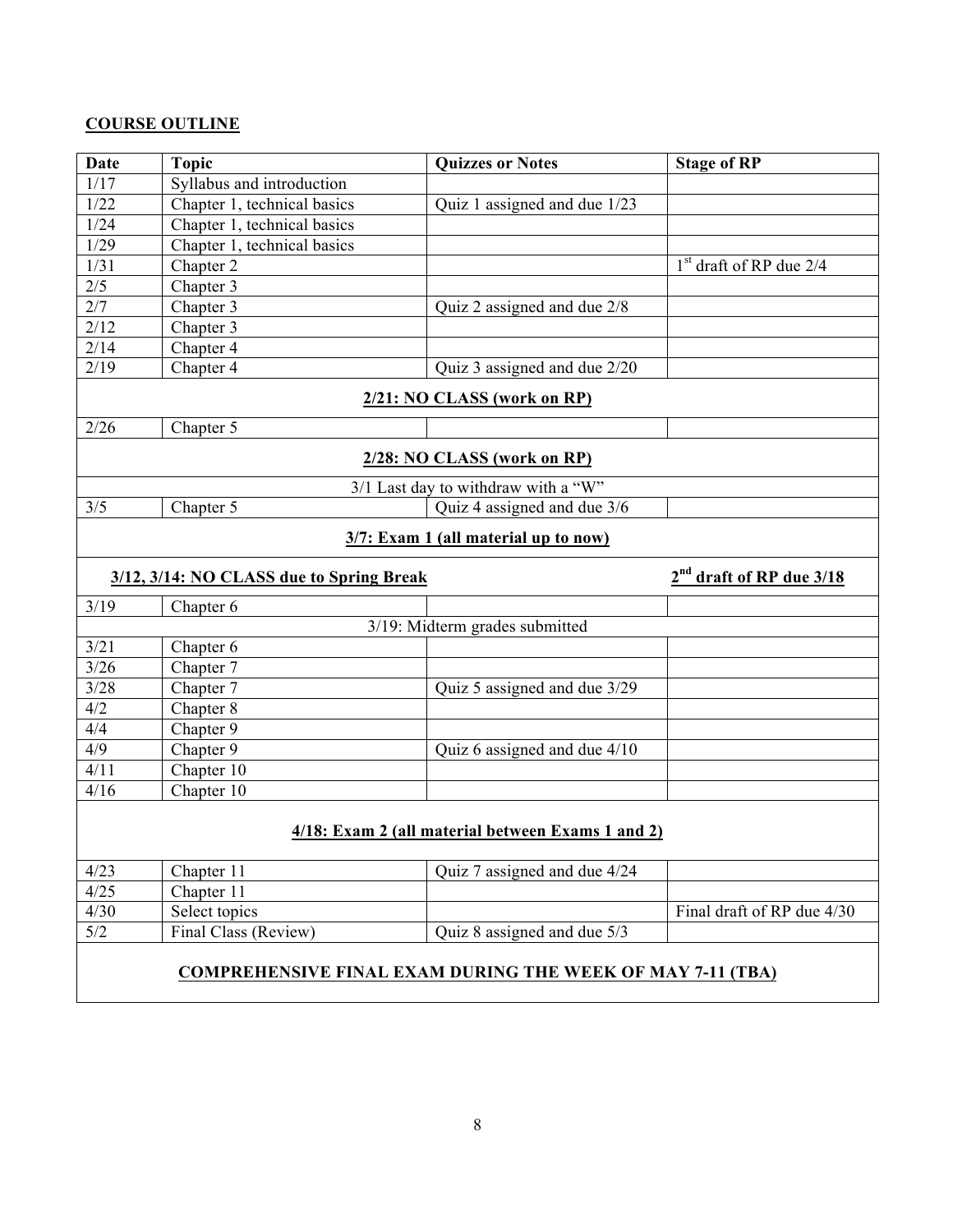#### **TYPICAL GRADING RUBRIC FOR THE RP**

| Rank      | <b>Content Quality</b>                              | <b>Quality of Written Exposition</b>                                  | Approximate score |
|-----------|-----------------------------------------------------|-----------------------------------------------------------------------|-------------------|
| Excellent | The paper is technically strong in that it          | The paper is written in an academic manner, following typical         | 90-100            |
|           | comprises (1) an excellent literature               | standards observed in the literature. This applies both to the use of |                   |
|           | review, (2) a well-developed theoretical            | the English language (grammar, spelling, and so on), but also to the  |                   |
|           | model, (3) a clear empirical strategy and           | use of mathematical notation. Notation needs to be used as            |                   |
|           | results testing the hypotheses derived              | appropriate and be properly defined. The student should use           |                   |
|           | from $2$ , (4) a discussion of conclusions          | academic articles in top peer-reviewed journals as a guide (see       |                   |
|           | and policy implications, and (5) a                  | course reading list for examples of such articles as well as advice   |                   |
|           | discussion of ways forward.                         | provided further below).                                              |                   |
| Very Good | The paper is strong in categories $(1)$ , $(2)$ ,   | The paper uses notation inappropriately.                              | 85-89             |
|           | $(3)$ , and $(5)$ , but is weak in category $(4)$ . |                                                                       |                   |
| Good      | The paper is strong in categories $(1)$ , $(2)$ ,   | The paper uses notation inappropriately and does not necessarily      | 80-84             |
|           | and $(3)$ , but is weak in categories $(4)$ and     | read as an academic article.                                          |                   |
|           | (5).                                                |                                                                       |                   |
| Fair      | The paper is weak in any of the                     | Same as former.                                                       | 75-79             |
|           | categories $(1)$ , $(2)$ , or $(3)$ .               |                                                                       |                   |
| Limited   | The paper is weak in one or more of the             | Same as former.                                                       | 70-74             |
|           | categories $(1)$ , $(2)$ , and $(3)$ .              |                                                                       |                   |
| Weak      | The paper is weak in all categories.                | Same as former.                                                       | 69 and below      |

Other tips/issues for consideration for the RP (*also see document "tips for research paper" posted in "RP Guidelines" folder on Moodle*):

- 1. It is imperative that you start with a proper research question that is informed by and sufficiently different from prior literature.
- 2. Generally, references must come from a reputable source; e.g. journal articles or working papers from www.nber.org. Discuss with me during office hours to get insights into additional references. Also, feel free to visit AUC Woodruff Library and speak to the "Economics/Business" Librarian. You can contact them via email (see library website for the most up-to-date information).
- 3. Use the journal articles or academic working papers on the syllabus as a guide for what your RP should look like.
- 4. Make sure to differentiate clearly between a theoretical model and an empirical model (i.e. what you are used to in econometrics). Your theoretical model informs the latter, but they are not the same.
- 5. Bear in mind that a theoretical model is important because it gives a framework for formally deriving hypotheses, which in turn can be tested using real-world data. These data can come from some combination of:
	- $\circ$  Survey and administrative data (e.g. Census, FRED, CES) most likely in this course.
	- o Experiments (lab and/or field).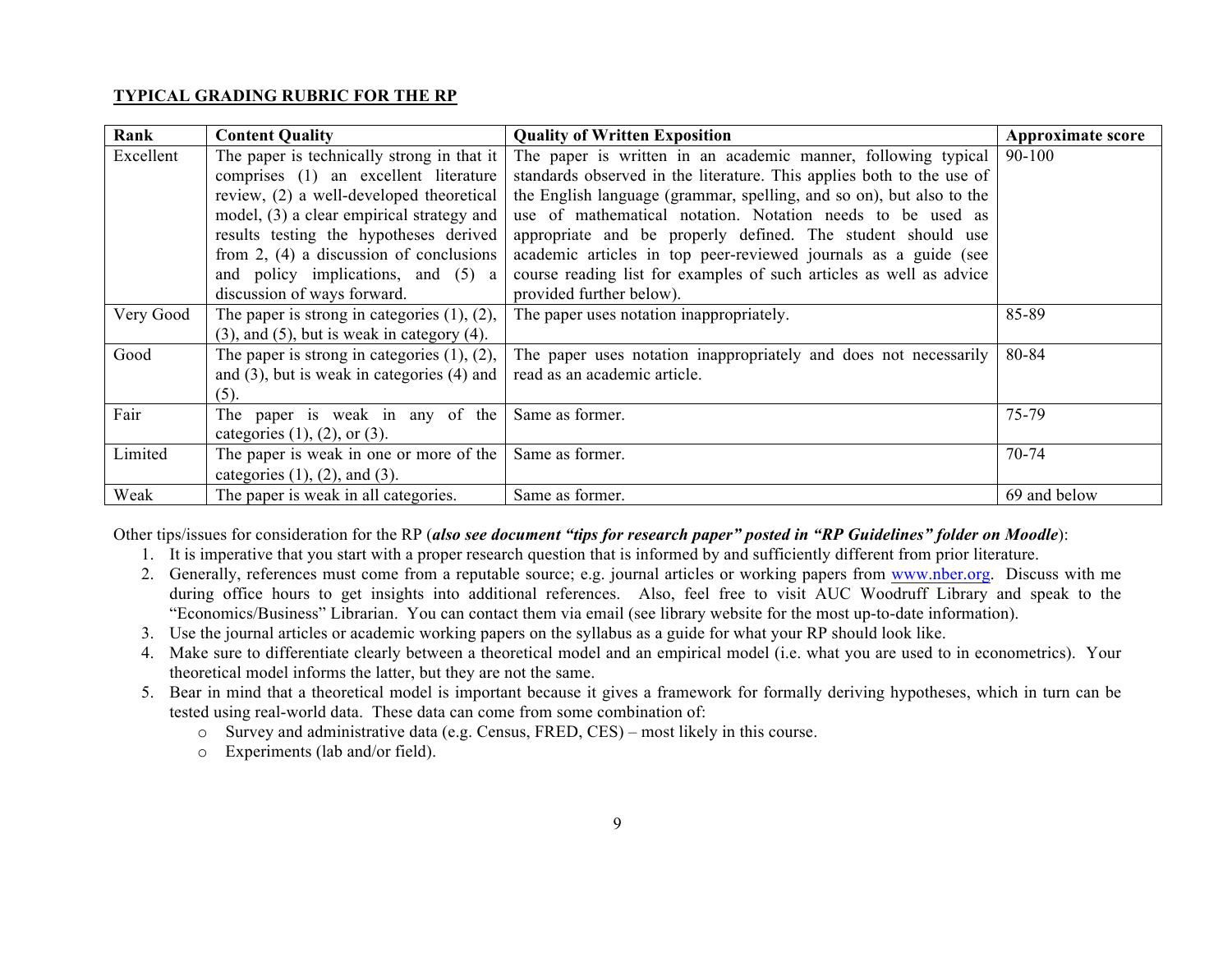o These data can be primary in that you will design the instruments and collect them or secondary in that they already exist (because someone else collected them) and you will obtain access/use them for your purposes. In this course, you will most likely rely on secondary panel data.

#### **SNAPSHOT OF SUGGESTED, RELEVANT READINGS (ALPHABETICAL ORDER)**

The following list of readings is suggested as you go through the book chapters and related material. It is particularly relevant as you formulate your question for the RP and review related literature. As stated above, the National Bureau of Economic Research Working Paper series (see www.nber.org) is another great resource for cutting-edge research on a range of topics, in particular macroeconomics. Additional journals you may want to consult are: *American Economic Review*, *American Economic Journal: Macroeconomics*, *Econometrica*, *Journal of Economic Dynamics and Control*, *Journal of Monetary Economics*, *Journal of Political Economy*, *NBER Macroeconomics Annual*, *Quarterly Journal of Economics*, *Review of Economics and Statistics*, and *Review of Economic Studies*.

- 1. Aliprantis, Dionissi, Timothy Dunne, and Kyle Fee. 2011. "The Growing Difference in College Attainment Between Women and Men." *Economic Commentary* 21, Federal Reserve Bank of Cleveland.
- 2. Ameral, Pedro. 2012. "Technology Shocks and Unemployment in the Last Recession." *Economic Commentary* 7, Federal Reserve Bank of Cleveland.
- 3. Borsi, Mihaly. 2016. "Credit Contractions and Unemployment." Working Paper. https://sites.google.com/site/borsimihaly/home/research
- 4. Clement, Douglas. 2010. "Awash in Cash." *The Region* 24(2), Federal Reserve Bank of Minneapolis.
- 5. Clement, Douglas. 2011. "The Generation Gap." *The Region* 25(3), Federal Reserve Bank of Minneapolis.
- 6. de Cordoba, Gonzalo Fernandez and Timothy J. Kehoe. 2009. "The Current Financial Crisis: What Should We Learn From the Great Depressions of the 20th Century?" *The Region* 5, Federal Reserve Bank of Minneapolis.
- 7. Daly, Mary. C., Bart Hobijn, Ayşegül Sahin, and Robert G. Valletta. 2012. "A Search and Matching Approach to Labor Markets." *Journal of Economic Perspectives* 26(3).
- 8. Drautzburg, Thorsten, Jesús Fernández-Villaverde, and Pablo Guerrón-Quintana. 2017. "Political Distribution Risk and Aggregate Fluctuations." *NBER Working Paper* 23647.
- 9. Duarte, Margarida, Diego Retuccia, and Andrea Waddle. 2007. "Exchange Rates and Business Cycles Across Countries." *Economic Quarterly* 93(1).
- 10. Elsby, Michael W. L., Bart Hobijn, and Ayşegül Sahin. 2010. "The Labor Market in the Great Recession." *NBER Working Paper* 15979.
- 11. Estevado, Marcello and Evridiki Tsounta. 2011. "Has the Great Recession Raised U.S. Structural Unemployment." *IMF Working Paper* WP/11/105.
- 12. Fernald, John G. and Charles I. Jones. 2013. "The Future of U.S. Economic Growth." *American Economic Review, Papers and Proceedings* (May).
- 13. Fraumeni, Barbara. 2009. "The Contributions of Highways to GDP Growth." *NBER Working Paper* 14736.
- 14. Goodfriend, Marvin. 2007. "How the World Achieved Consensus on Monetary Policy." *Journal of Economic Perspectives* 21(4).
- 15. Hines, James R. 2007. "Taxing Consumption and Other Sins." *Journal of Economic Perspectives* 21(1).